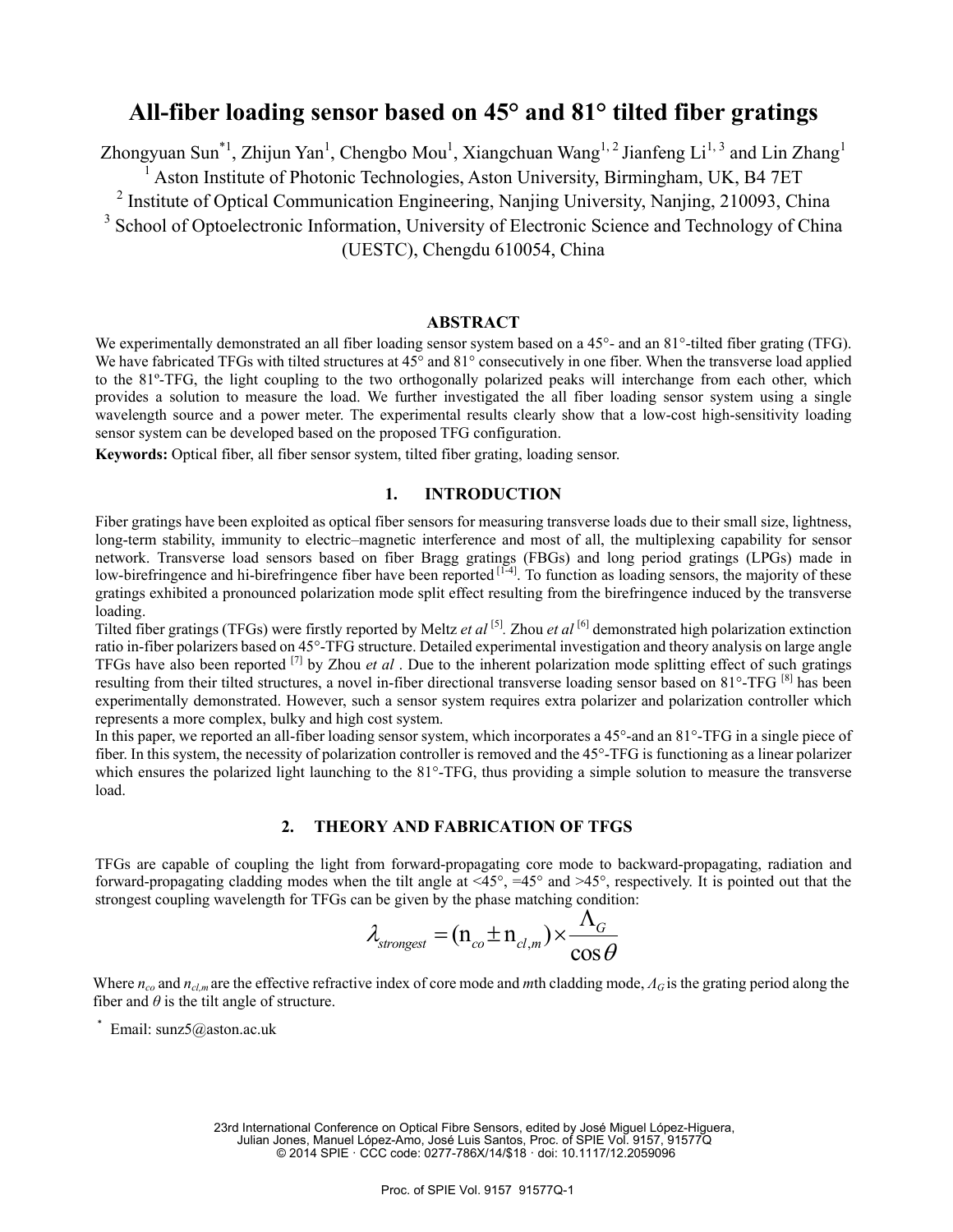In the work reported in this paper, the 45<sup>o</sup>- and 81<sup>o</sup>-TFG were UV inscribed in Corning SMF-28 fiber using the scanning mask technique. The SMF-28 fiber was hydrogen loaded at 150 bars at 80°C for 48 hours prior to the UV exposure to enhance the photosensitivity. The 45°-TFG was firstly UV-written in a 50 cm long fiber using a phase-mask with a uniform period of 1800nm and 33.7° tilted pattern on the glass substrate, which was designed for obtaining the 45° tilted structure in the fiber with polarization response at around 1550nm region. The tilted pitch pattern in the phase-mask is 25 mm long, thus, the effective length of  $45^{\circ}$ -TFG is around  $\sim$ 25mm. Figure 1 (a) shows the polarization dependent loss (PDL) spectral response of the 45°-TFG which was measured by using a commercial optical analysis system ( LUNA optical vector analyzer). It can be seen from the figure that PDL is about 15 dB around wavelength 1550nm. The 12 mm-long 81°-TFG was then UV inscribed adjacent to the 45°-TFG in the same SMF-28 fiber using a commercial amplitude mask with a period of 6.6 μm and the mask was rotated at 76.5° to induce 81° tilted structure in the fiber core. The measured transmission spectrum of 81º-TFG shows a series of paired loss bands, corresponding to the two sets of coupled cladding modes with orthogonal polarization states [7]. Figure 1 (b) shows the transmission spectra of one of the paired peaks for two (labelled as P1 and P2) orthogonally polarized states. As shown clearly in the figure, when the grating was probed with randomly polarized light, the two peaks show similar strength, e.g. 3-dB transmission loss; while when it launched with orthogonally polarized lights (P1 or P2), one of the dual peaks grows to its full strength (∼11 dB) whereas the other almost disappears.



Figure 1 (a) The PDL spectral response of the 45°-TFG. (b) The transmission spectra of 81°-TFG with one pair of the dual peaks for two orthogonally polarized states and randomly polarized state.

## **3. EXPERIMENTAL SET UP FOR LOADING AND RESULTS**

### **3.1 Experimental set up of loading sensor system based on 45° and 81° TFGs and loading induced spectral evolution**

The experimental setup of the optical loading sensing system is illustrated in Figure 2. The light from a broadband source (BBS) was launched into the 45°-TFG to be polarized before entering the 81°-TFG and the output was monitored from the other fiber end by an optical spectrum analyzer (OSA). The 81°-TFG was laid between two flat-surface aluminum plates with a dummy fiber for balance. The active loading length between the two plates is 32 mm. In order to eliminate measurement errors from axial-strain and bending effects, the 81°-TFG was fixed on the plate with a small axial tension to maintain it straight.



Figure 2 (a)The schematic diagram of the all-fiber transverse loading sensor based on a 45°-TFG and an 81°-TFG. (b) The 81°-TFG in an x–y coordinate system showing transverse load applied to its fast-axis.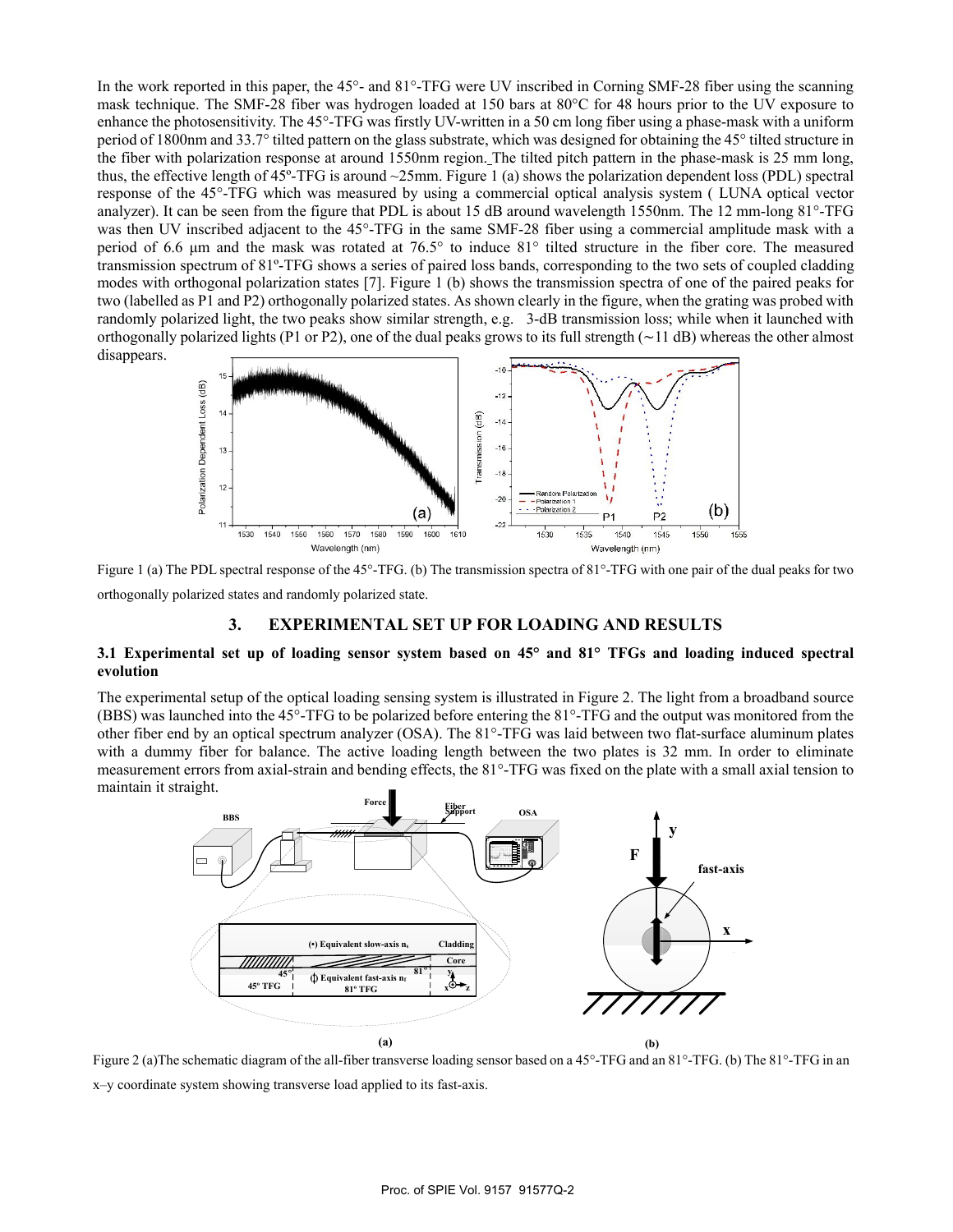The previously reported results [8] show that only fast-axis is sensitive to the loading effect, thus the transverse load was only applied to the equivalent fast-axis of  $81^\circ$ -TFG from 0 to 1.6 kg in a step of 0.1 kg by putting the weights on the top aluminum plat, as shown in Figure 2 (b). The transmission spectrum for each applied load is plotted in Figure 3. As clearly seen, when the load was applied to the 81°-TFG, the P1 mode peak was gradually decreasing but P2 peak oppositely increasing, due to the load induced polarization state change.



Figure 3 The transmission spectrum evolution of the 81°-TFG with transverse load from 0 kg to 1.6 kg applied to the fast-axis of  $81^\circ$ -TFG.

#### 3.2 Implementation of transverse loading experiment using a single wavelength laser and a power meter

Based on the above experimental results, the directional polarization mode coupling behavior exhibited by the 45°-TFG and 81°-TFG may be explored for the implementation of an all-fiber loading sensor based on low cost power measurement. In real applications, it is desirable to use a low-cost and compact-size single wavelength source and power detector. To this end, we have replaced the BBS and OSA in Figure  $2(a)$  with a tuneable laser (in a real application, this can be a cheap laser diode) and a power meter respectively.

The spectra of the paired polarization peaks (1538.32 nm and 1544.76 nm) of 81°-TFG under loading are shown in Figure 4 (a). In the experiment, we first tuned the laser to the P1 peak at 1538.32 nm and applied the load from 0 to 3.2 kg with an incremental of 0.1 kg to the 81°-TFG fast-axis and recorded the power reading accordingly, and then repeated this measurement by tuning the laser to match P2 at 1544.76nm. Figure 4 (b) plots the measured power values against the applied load for the two peaks. Clearly, the load can be measured up to the range of 10kg/m. Although the entire plots are not linear, there is an almost linear loading response range from 0 to 3.5 kg·m<sup>-1</sup> at peak P1 and from 0 to 4.0 kg·m<sup>-1</sup> at peak P2, in which we estimate that the loading sensitivity is approximately 30.142  $\mu$ W/ (kg· m<sup>-1</sup>) and 16.319  $\mu$ W/ (kg· m-1) respectively. As the load is measured in electronic signal form, this may provide a mechanism that potentially the signal may be transmitted wirelessly for remote control and monitoring.



Figure 4(a) The upper plot is the transmission spectra of paired polarization peaks of  $81^{\circ}$ -TFG; the wavelength of the P1 loss peak is at